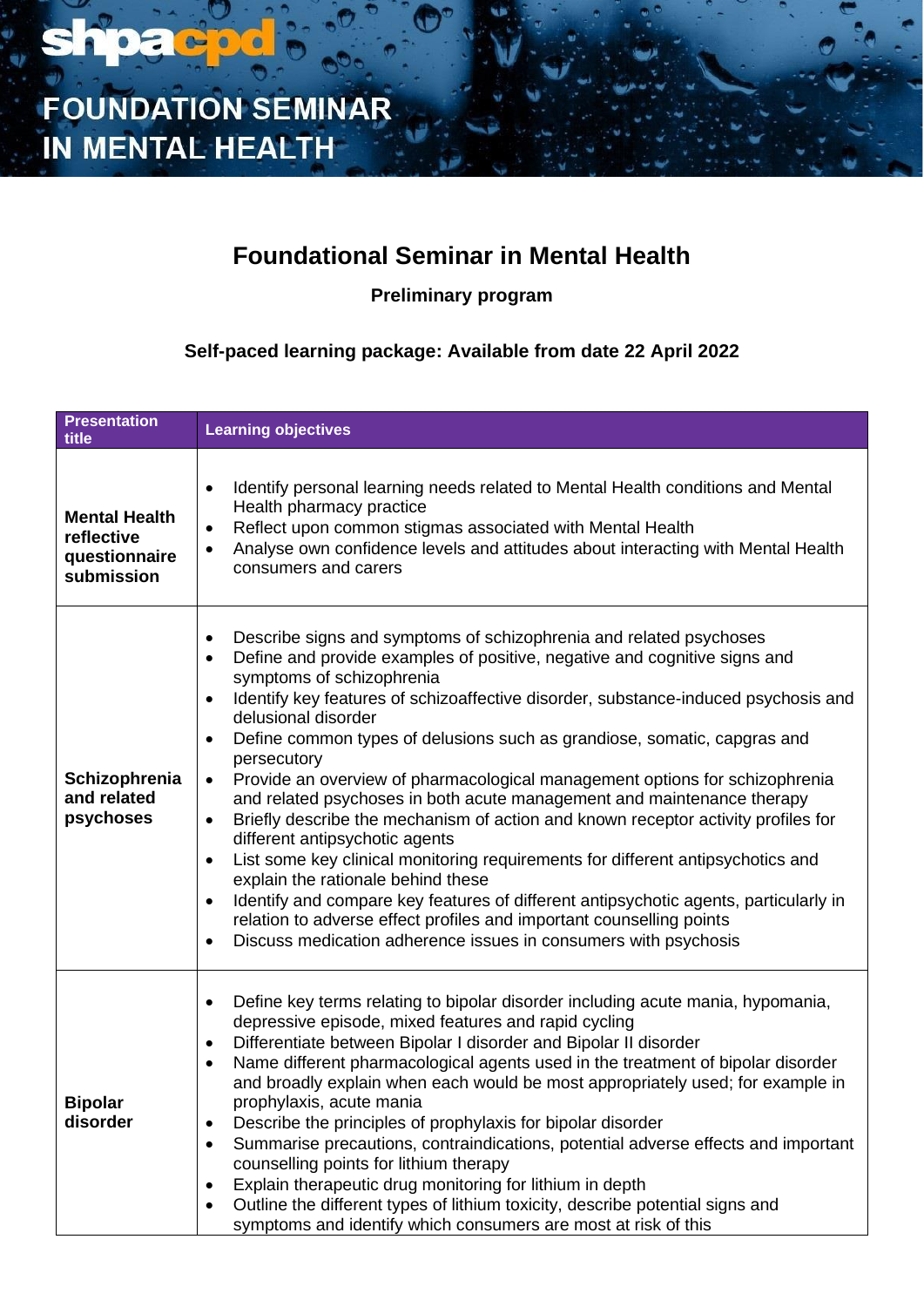# **FOUNDATION SEMINAR** IN MENTAL HEALTH

**shpacpd** 

|                                               | Identify precautions, contraindications, adverse effects, counselling points and<br>$\bullet$<br>therapeutic drug monitoring principles for sodium valproate in bipolar disorder<br>Discuss the use of other mood stabilising agents such as lamotrigine and<br>$\bullet$<br>carbamazepine in bipolar disorder                                                                                                                                                                                                                                                                                                                                                                                                                                                                                                                                                                                                                                                                                                                                                                                                                                                                                                                                                                                                                                                                                                                                                                                                                                                                                                                                                                                                                                                                                                                                                                                                                                                                                                                                                        |
|-----------------------------------------------|-----------------------------------------------------------------------------------------------------------------------------------------------------------------------------------------------------------------------------------------------------------------------------------------------------------------------------------------------------------------------------------------------------------------------------------------------------------------------------------------------------------------------------------------------------------------------------------------------------------------------------------------------------------------------------------------------------------------------------------------------------------------------------------------------------------------------------------------------------------------------------------------------------------------------------------------------------------------------------------------------------------------------------------------------------------------------------------------------------------------------------------------------------------------------------------------------------------------------------------------------------------------------------------------------------------------------------------------------------------------------------------------------------------------------------------------------------------------------------------------------------------------------------------------------------------------------------------------------------------------------------------------------------------------------------------------------------------------------------------------------------------------------------------------------------------------------------------------------------------------------------------------------------------------------------------------------------------------------------------------------------------------------------------------------------------------------|
| <b>Depressive</b><br>and anxiety<br>disorders | Describe in detail typical signs and symptoms of major depression. Compare and<br>$\bullet$<br>contrast mild, moderate and severe classifications of major depression<br>Differentiate between and describe key features of psychotic depression,<br>$\bullet$<br>depression with melancholic features, seasonal affective disorder, substance-<br>induced depression and premenstrual dysphoric disorder<br>Briefly describe features of grief and adjustment disorder<br>$\bullet$<br>Identify co-morbid medical conditions which may contribute to depressive<br>$\bullet$<br>signs/symptoms<br>Discuss a range of non-pharmacological management strategies for depressive<br>$\bullet$<br>disorders<br>Describe in detail typical signs and symptoms of generalised anxiety disorder,<br>$\bullet$<br>obsessive compulsive disorder, posttraumatic stress disorder and panic disorder<br>Differentiate between and describe key features of agoraphobia, separation<br>$\bullet$<br>anxiety disorder, social anxiety disorder, common specific phobias, body<br>dysmorphic disorder, hoarding disorder<br>Discuss a range of non-pharmacological management strategies for anxiety<br>$\bullet$<br>disorders<br>Compare principles of use of antidepressant medications in depressive and<br>$\bullet$<br>anxiety disorders<br>Outline key principles for safe and optimal antidepressant medication use in<br>$\bullet$<br>general including important counselling points for consumers and appropriate<br>cessation or switching of agents<br>Name a range of drugs which may contribute to serotonin toxicity. Describe signs,<br>$\bullet$<br>symptoms and management of serotonin toxicity<br>Describe mechanism of action, indications, precautions, contraindications, adverse<br>$\bullet$<br>effects, appropriate dose ranges, counselling points, interactions and clinical<br>monitoring for the different classes of antidepressants<br>Analyse utility, risks, advantages and disadvantages of benzodiazepines in anxiety<br>$\bullet$<br>disorders |
| <b>Personality</b><br>disorders               | Describe 'cluster A', 'cluster B' and 'cluster C' in the context of personality<br>$\bullet$<br>disorders and give examples of each of these<br>Describe key features of borderline personality disorder and outline principles for<br>$\bullet$<br>treatment and management<br>Consider stigmas associated with personality disorders<br>$\bullet$<br>Analyse the limited role of pharmacotherapy for different personality disorders and<br>$\bullet$<br>give a brief overview of the general non-pharmacological management for them                                                                                                                                                                                                                                                                                                                                                                                                                                                                                                                                                                                                                                                                                                                                                                                                                                                                                                                                                                                                                                                                                                                                                                                                                                                                                                                                                                                                                                                                                                                               |
| Depots in<br>depth                            | Analyse and compare specific risks and benefits associated with different LAIs, as<br>٠<br>well as advantages and disadvantages of LAIs in general<br>Describe initiation dosing regimens, and dose ranges and frequencies for different<br>$\bullet$<br>LAIs<br>Describe in detail and compare the pharmacokinetic properties of different LAIs<br>$\bullet$                                                                                                                                                                                                                                                                                                                                                                                                                                                                                                                                                                                                                                                                                                                                                                                                                                                                                                                                                                                                                                                                                                                                                                                                                                                                                                                                                                                                                                                                                                                                                                                                                                                                                                         |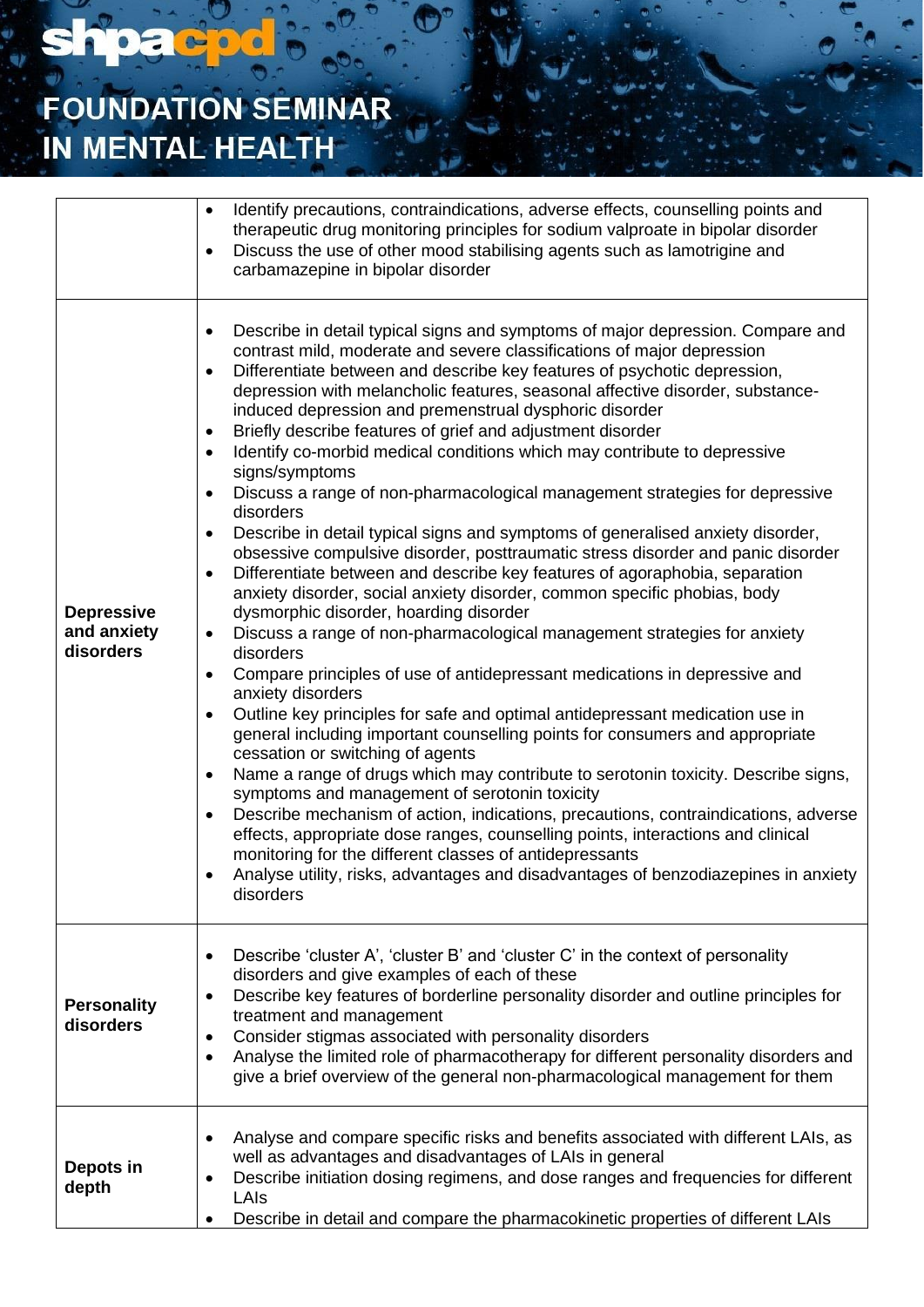# **FOUNDATION SEMINAR** IN MENTAL HEALTH

**shpacpd** 

|                                                       | Describe the physicochemical properties of different LAI formulations and<br>$\bullet$<br>understand how these relate to their pharmacokinetics and clinical effects<br>Describe the pharmacodynamic properties and receptor activity profiles of different<br>LAI formulations and understand how these relate to their pharmacokinetics,<br>clinical effects and adverse effect profiles<br>Outline principles and rationales for oral antipsychotic supplementation with<br>٠<br>different LAIs<br>Summarise administration particulars for different LAIs including injection sites and<br>$\bullet$<br>medication handling/storage<br>Discuss strategies for managing missed LAI doses<br>$\bullet$<br>Discuss strategies for switching between different LAIs<br>٠<br>Identify monitoring for different LAIs. Describe olanzapine post-injection syndrome<br>٠<br>Explain why antipsychotic long acting injections (LAIs) are high risk medications<br>$\bullet$                                                                                                                                                                                                                                                                                                                                                                                                                                                                                                                                                                                              |
|-------------------------------------------------------|---------------------------------------------------------------------------------------------------------------------------------------------------------------------------------------------------------------------------------------------------------------------------------------------------------------------------------------------------------------------------------------------------------------------------------------------------------------------------------------------------------------------------------------------------------------------------------------------------------------------------------------------------------------------------------------------------------------------------------------------------------------------------------------------------------------------------------------------------------------------------------------------------------------------------------------------------------------------------------------------------------------------------------------------------------------------------------------------------------------------------------------------------------------------------------------------------------------------------------------------------------------------------------------------------------------------------------------------------------------------------------------------------------------------------------------------------------------------------------------------------------------------------------------------------------------------|
| <b>Finding Mental</b><br><b>Health</b><br>information | Identify appropriate information resources for Mental Health medications and<br>$\bullet$<br>critically evaluate their utility and quality                                                                                                                                                                                                                                                                                                                                                                                                                                                                                                                                                                                                                                                                                                                                                                                                                                                                                                                                                                                                                                                                                                                                                                                                                                                                                                                                                                                                                          |
| <b>Clozapine</b>                                      | Outline the indication and rationale for clozapine use<br>٠<br>Describe the pharmacology of clozapine and relate this to its therapeutic effects<br>and side effects<br>Identify key components of a clozapine pre-treatment workup and necessary<br>$\bullet$<br>baseline blood tests, acknowledging that clinical guidelines in different jurisdictions<br>differ somewhat<br>Discuss cardiac risks of clozapine, particularly myocarditis and cardiomyopathy,<br>٠<br>detailing appropriate monitoring and screening for these<br>Describe required haematological monitoring for clozapine therapy and registration<br>٠<br>with monitoring databases and explain the rationale for this<br>Explain how clozapine is typically initiated and discuss the rationale for this,<br>٠<br>including dose titration and clinical monitoring (again noting some guidelines may<br>differ)<br>List significant side effects of clozapine and risks associated with these, including<br>but not limited to constipation, hypersalivation and sedation<br>Discuss physical and metabolic health and risks in relation to clozapine and<br>٠<br>recommended monitoring and management strategies<br>Describe the significance and utility of clozapine and norclozapine levels<br>٠<br>Explain how clozapine cessation should be managed, whether as part of a<br>٠<br>treatment plan or an unplanned treatment interruption<br>Identify and describe clinically significant interactions with clozapine, including<br>٠<br>caffeine, smoking and prescription medications |